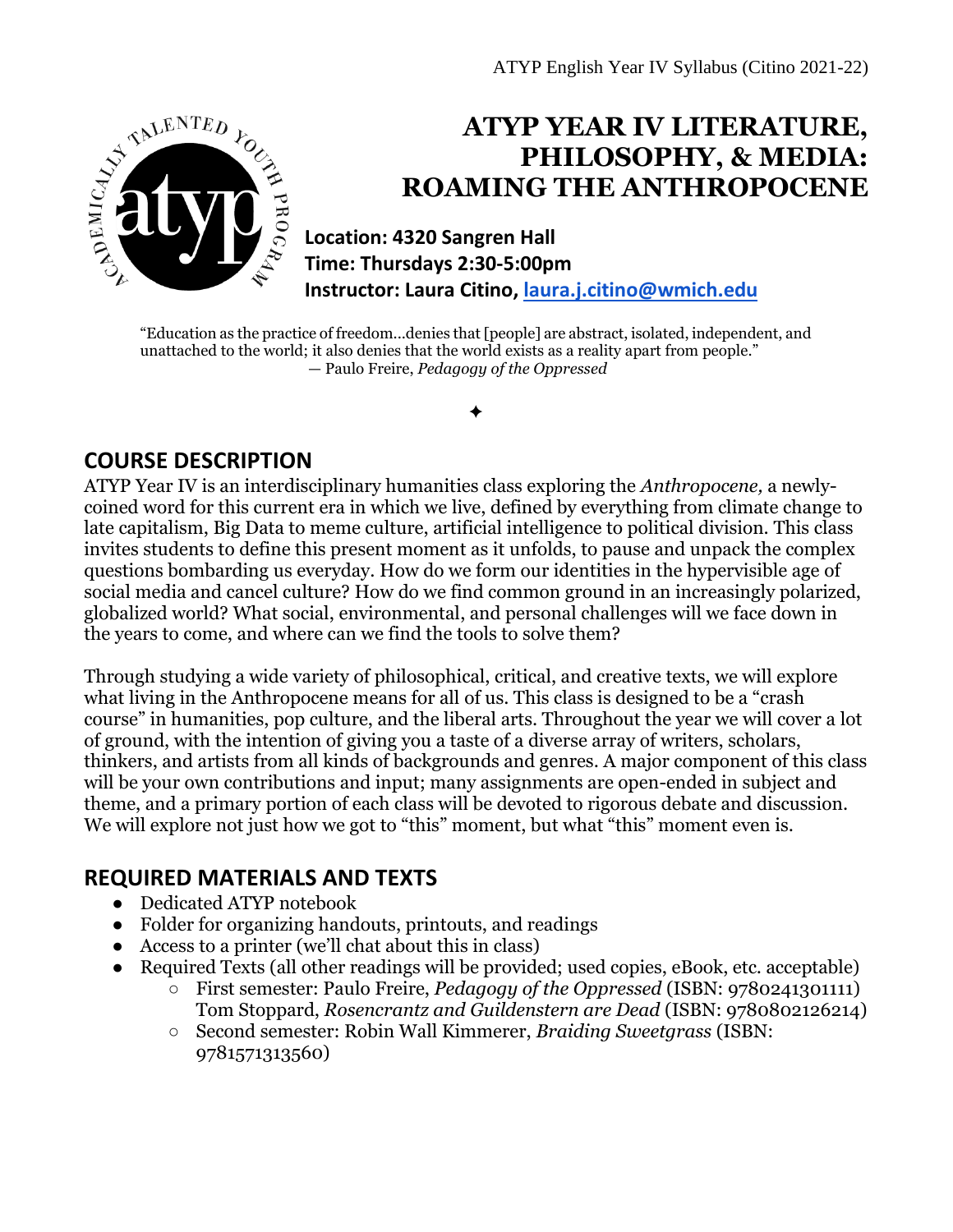# **COURSE OBJECTIVES**

- To develop and demonstrate a foundational understanding of significant philosophical concepts and critical theories
- To identify, appreciate, and practice applying these philosophical concepts to literature, cultural criticism, art, and other forms of media
- To analyze the philosophical implications of aspects of contemporary existence, i.e. to bring awareness to and build a definition of the Anthropocene
- To engage productively with a scholarly community, both in this class and elsewhere
- To write critically, competently, and confidently and evaluate written work for effectiveness, clarity and flow, academic conventions, and cohesive, creative inquiry
- To develop a personal scholarly eye and academic focus in service of making you a more engaged, agile, and critical student, colleague, citizen, and human being

### **TENTATIVE SCHEDULE**

Order and/or length of units subject to change.

| <b>Units</b><br><b>Themes</b>                            | # of Weeks |
|----------------------------------------------------------|------------|
| Unit 1:<br>Summer Reading/Intro to Discourse             | 4 weeks    |
| Unit 2:<br>Power, Language, & Intersectionality          | 4 weeks    |
| Theories of (Alternate) History<br>Unit $3$ :            | 2 weeks    |
| Post-Modernism & the Simulacra<br>Unit 4:                | 3 weeks    |
| Unit $5$ :<br>Surrealism & the Absurd                    | 4 weeks    |
| Unit 6:<br>Transhumanism & Afrofuturism                  | 4 weeks    |
| Further Exploits in Tech & Ethics (Tethics?!)<br>Unit 7: | 3 weeks    |
| Unit 8:<br>Ecodystopias & Urban Alienation               | 2 weeks    |
| Biophilia & Systems Thinking<br>Unit 9:                  | 4 weeks    |
| Doing the Work: Movements and Revolutions<br>Unit 10:    | 4 weeks    |

# **EXPECTATIONS, POLICIES, AND REQUIREMENTS**

Generally, I refer you to the standard Rules and Responsibilities memo that was mailed to you.

*The following expectations and policies for ATYP Year IV are based on two big assumptions:* 

1) You have now had three years of rigorous ATYP classes under your belt.

2) You are enrolled in a class "above and beyond" a typical high school English curriculum. Therefore, I assume that you very much want to be here and that by now, you at least sort of know what you're doing! The less we worry about missing work, not doing the reading, etc., the more we can focus on our robust discussions and unique, thought-provoking projects.

In other words, the good stuff!

**Digital Organization:** You should use Google Drive or another file folder organization system of your choosing. Create folders for each week of class, organize by semester, and keep your files properly labeled. You have access to Google apps through WMU: [wmich.edu/google.](https://wmich.edu/google)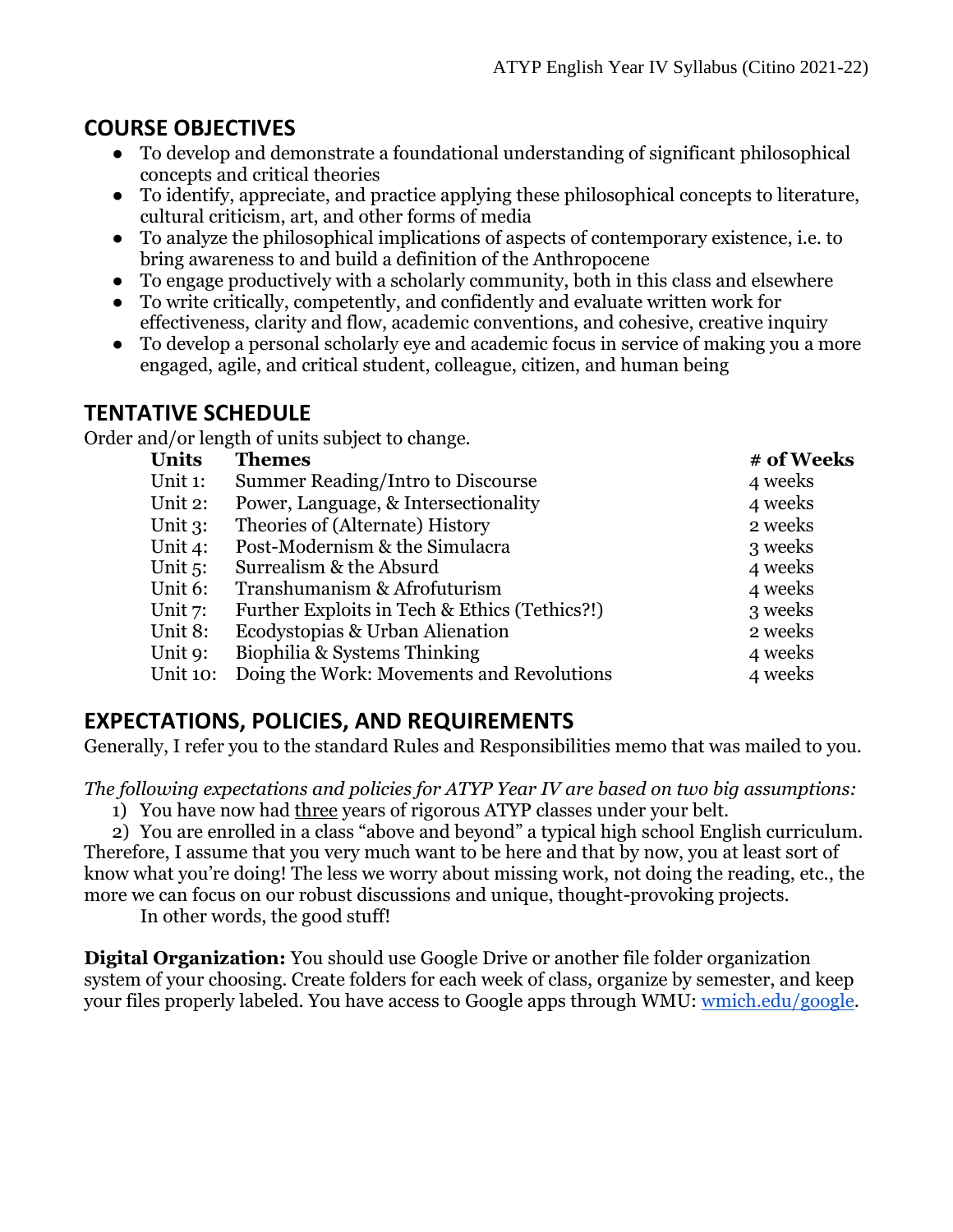**Homework:** Due twice!

- **First**, via the Dropbox on eLearning by 10:00pm the night before class meets, unless otherwise specified.
- **Second**, you will also turn in printed copies of all homework at the beginning of each class period (again, unless otherwise specified). Graded work will then be returned you to within reasonable timeframes.
- **Bonus Third Point**, a reminder to keep all your graded homework organized! Putting it right into a binder or folder once you get it back is a great way to ensure this. More specifics on homework below.

Late/missing work: Should be avoided at all costs! I will contact you and copy your adults (noooooo) when you miss a due date. I reserve the right to cap chronically/egregiously late work at a check (i.e., chronically late work may not be eligible for a check-plus) or not accept it at all. I am more likely to be amenable to extensions if you let me know beforehand about potential conflicts.

**Missing all/part of class, arriving late, or leaving early:** Requires an email from an adult in your life OR an email from you with an adult copied on it explaining the absence. Repeated absences will require further discussion between me, you, and your adults.

**Electronics Policy:** Cell phones and laptops are, for better or worse, part of our modern lives, and after this year we might be even more attached to them than usual. So, let's aim for brief and utilitarian use of technology while in class. **You are allowed to use your laptop in class for taking notes, pulling up readings, researching discussion questions, and looking up author info**, but I want the cell phones stowed away while class is in session. This same rule applies to me too!

### **STUDENT EXPECTATIONS**

A major component of this class will be your own brilliant and unique contributions. As we will discuss when we read Freire, I believe deeply in the idea that you, as intelligent and passionate minds, will co-create this class with me to some extent. **Your success in this class is your primary responsibility, with me providing collaborative support.** Specifically, I expect the following from each of you:

- Thoughtful, thorough, and timely completion of all assignments and close, careful reading of all material
- Energetic participation and respectful attentiveness during class
- Conduct in keeping with university environment
- Professionalism, i.e. willingness to participate, keep notes, help others, arrive on time, be professional in correspondence, and contribute to our positive, scholarly community
- Frequent, consistent, and reliable communication with me (especially regarding homework difficulties, absences, etc.) and your classmates
- Articulation of ideas, beliefs, and opinions AND demonstrated respect for those of other writers/thinkers we encounter, as well as your fellow classmates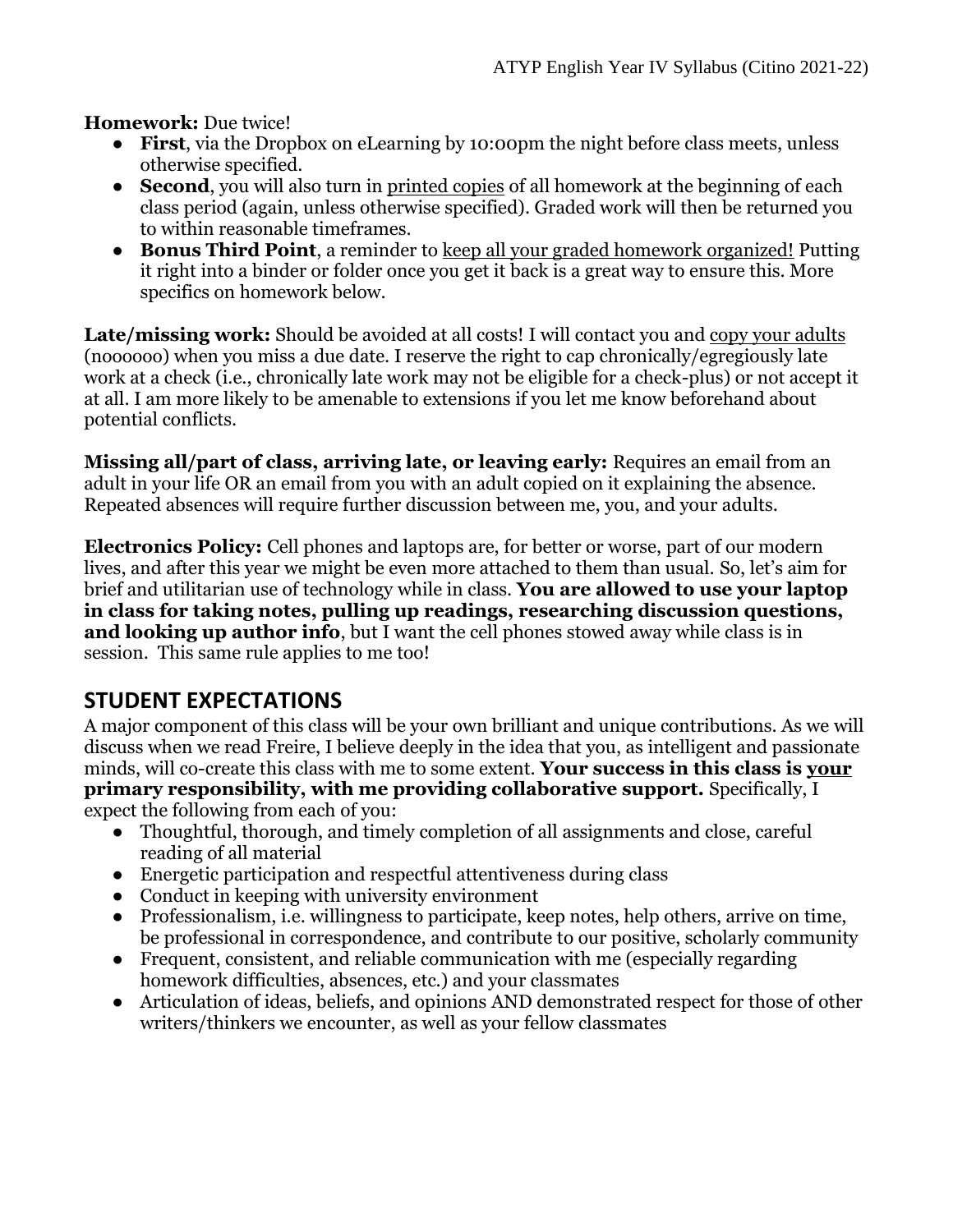### **ASSIGNMENTS**

Every week, we will read and write, you can always count on that. All homework will be labeled with Name, Week Number, and Assignment, single-spaced, with a clever and interesting title centered one space above paper body. All files names for Dropbox will follow this format: Student Name - Week # and Assignment Type - REV (if applicable).

**Readings:** Various levels of difficulty, density, and genre.You will be responsible for notes and annotations; printing readings out when needed is encouraged. **3-5 hours per week.**

**Weekly Responses:** Critical, reflective, or creative in nature, 1-1.5 pages (unless otherwise specified), single-spaced, Times New Roman, 1" margins, etc. Responses are for experimenting and thinking out loud; I encourage you to take risks and try out ideas. So, do not stress about formal essay structure (intro, conclusion, etc.), though quotes and textual evidence will be expected when appropriate. Graded on the check system. **1-1.5 hours per week.**

**Unit Projects:** These will take a variety of forms throughout the year, including formal essays, creative writings, and other multimedia projects. Some form of outlining, prewriting, and/or rough drafts will be due preceding the final, as well as peer reviews and workshopping. Expect about 4 per semester. Graded on letter grade system. **4-6 hours each.**

**Notebooks:** Your dedicated ATYP notebook will be a) brought TO and used actively IN class every week, b) used extensively OUTSIDE of class for reading notes, prewriting, etc., and c) used exclusively FOR this class. In addition to weekly annotations, specific prompts will get you thinking outside the box to prepare for class discussion. Notebook work is neither optional nor an afterthought; it *precedes* and provides scaffolding for your other written assignments. See separate rubric for more specifics. Graded on check system, twice a semester (midterm and final). **About 1 more hour per week.** 

**Engagement and Professionalism:** See above Student Expectations and separate rubric for more information on expectations and requirements. Graded on check system, twice a semester (midterm and final).

**Reflections and Metacognitives:** For most major assignments, you will turn in a half-tofull page reflecting on your process, challenges, successes, and takeaways. There will also be guided midterm and final reflective assignments. Graded on check system.

**Revision:** You will be expected to revise any work that receives a check-minus, i.e. deeply misses the mark on academic expectations or understanding of the readings. Revising checks will generally be optional, though I may require one at my discretion, as well as revisions of unit essays and other more substantial projects. I do expect that by Year IV, you are able to accomplish substantial revision that demonstrates progress in your writing and thinking abilities! Note that we will not be collecting revisions in a final cumulative portfolio; rather, revision grades will be updated individually.